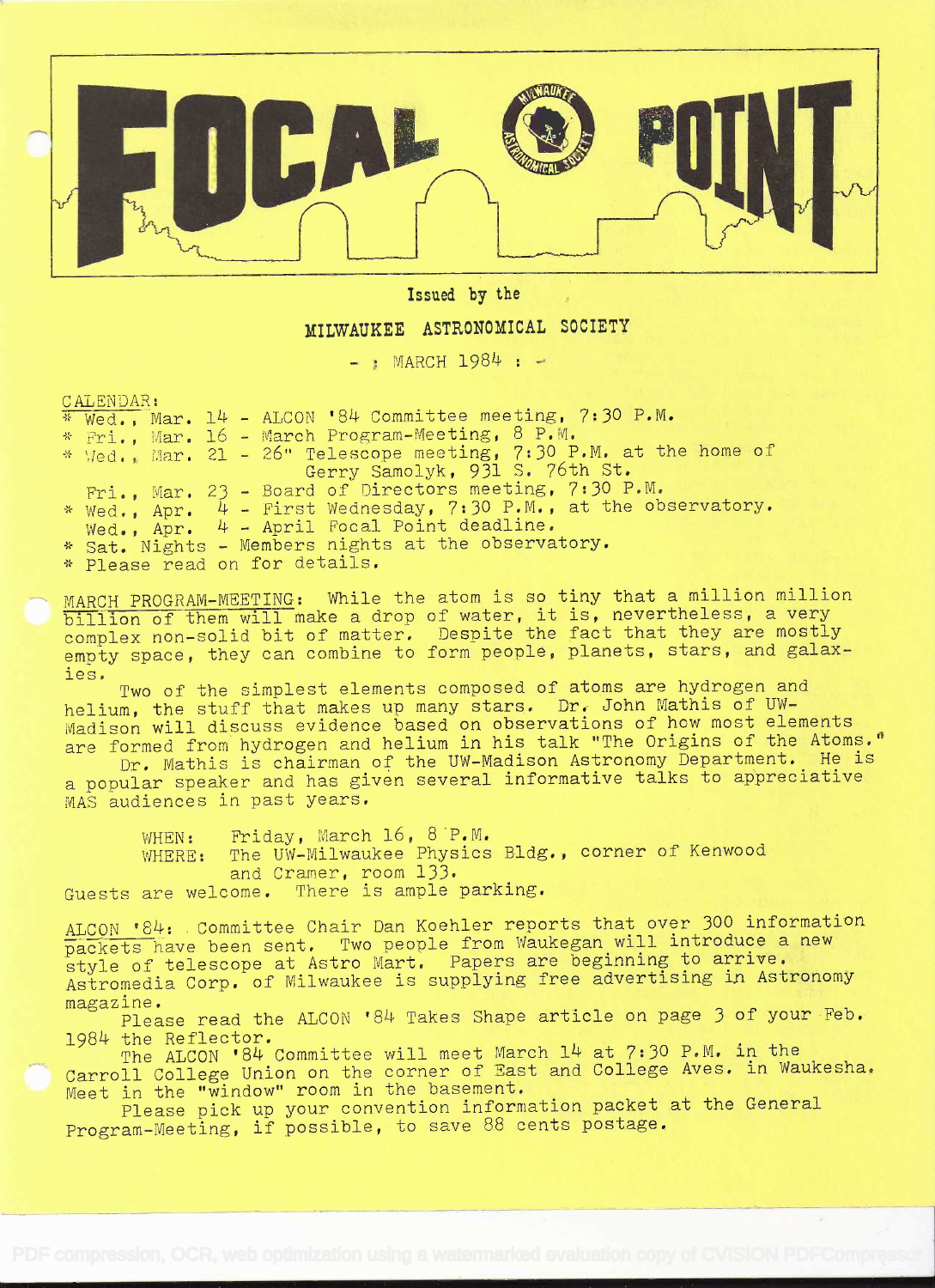GRAZING OCCULTATIONS that will occur in the near future are tabulated below:

| <b>DATE</b>             | TIME (CST) | MAG. | CUSP  | % SUNLIT | RATING    |  |
|-------------------------|------------|------|-------|----------|-----------|--|
| Mar. $\overline{12-13}$ | 7:53 P.M.  | 6.3  | 3.40S |          | Favorable |  |
| $4 - 5$<br>Apr.         | 6:45 P.M.  | 8.1  | 7.1°s |          | Marginal  |  |
| Apr. $25-26$            | 4:18 A.M.  |      | 4.00S | 20       | Favorable |  |
|                         |            |      |       |          |           |  |

Observatory Director Gerry Samolyk notes that about twelve bits of data were collected during the February 5-6 graze.

The graze occurring the night of March 12-13 will feature a double star and will happen at the southern part of the moon where there is scant graze information. Close double stars "fade out" rather than disappear suddenly. Observers will meet at a site south of Waterford and east of Burlington in Racine County.

Grazing occultations occur when the moon passes so close to a star that the moon "grazes" the star, causing the viewer to see the star disappear behind the moon's mountains and reappear in its valleys.

The observing technique can be quickly learned on site. The observer stations his 'scope at an assigned breakout connection somewhere along <sup>a</sup> two-mile long cable. At the predicted time, he/she makes observations to note if' the star does not disappear, peek-a-boos by alternately disappearing or reappearing, or remains hidden. The event is recorded by operating a push button which activates a pen at a centrally located recorder. Analysis of a graph shows the lunar topography at the point of contact.

A 6" or larger reflector or 2.4" refractor is adequate for viewing. Ten-inch telescopes may be borrowed from the observatory. Bring an AM pocket radio, a flashlite, a pencil, and a notebook or clipboard, A short wave radio is useful for time signals. The event can also be recorded on a tape recorder by using a "cricket" clicker.

Call John Asztalos at 258-5626 or Gerry Samolyk at 475-9418 after 5:30 P.M. for details, go-nogo information, or if you need a ride,

IF YOU'RE LOOKING FOR SOMETHING TO DO, you might want to join one or more of the new observing programs:

- 1. The International Halley's Comet Watch program coordinated by Brian Cieslak (679-9663).
- 2. Asteroid Occultation program. Needs a volunteer to take charge.
- 3. "M" or Messier objects search. Do the 107 object Messier Catalog to obtain experience to find the "H" or Herschel objects.
- "H" or Herschel object search. Approximately 4,000 objects. Will 4. start in fall under Dan Koehler ( $662-2987$ ). Please see the Herschel Club article on page  $6$  of the February, 1984 the Reflector.

Our lO" and 12" telescopes will be used until the 26" 'scope is ready. Or use your own instrument.

LIGHT POLLUTION: Action to provide dark skies for Halley's comet is underway (please read the Dark Skies for Comet Halley Journal which you recently received). The Milwaukee Astronomical Society has been working for years to reduce light pollution in the area of the observatory. We don't ask that lights be turned off (nice if some were), but that they be shielded. Shielding is inexpensive and provides better lighting.

. Assistant Director John Asztalos talked with some of the observatory's neighbors about shielding yard lights. He also suggested speaking with the  $\sim$ Mayor of New Berlin about getting Wisconsin Electric Power Company to shiel. lights within a mile radius of the observatory.

Let's thank him and hope he has a lot of cooperation.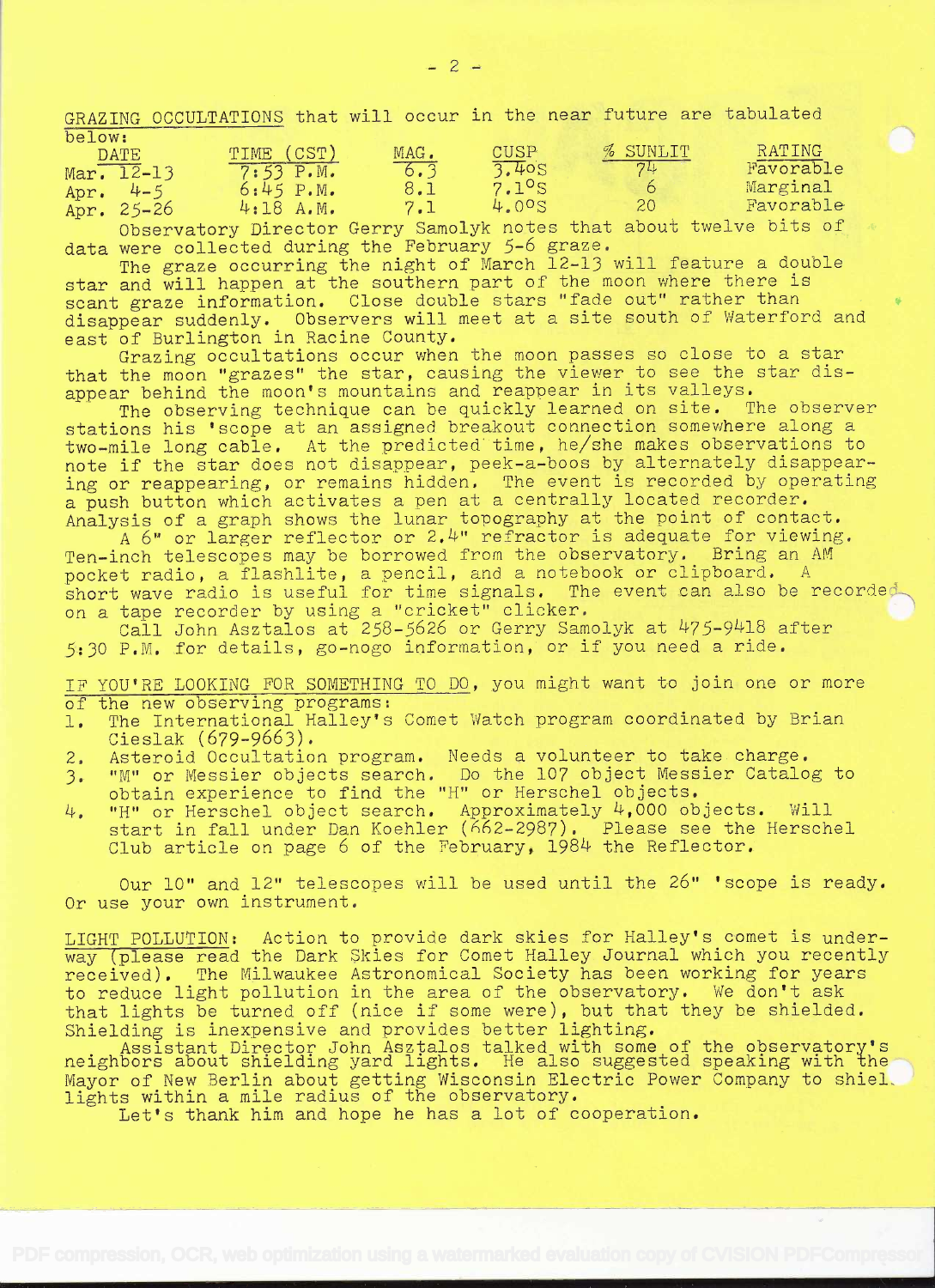MEET STEVEN RYAN of Wauwatosa. He isour newest member of the Milwaukee Astronomical Society.

TSP '84: The Southwest Region of the Astronomical League will proudly present its Sixth Annual Texas Star Party deep in the heart of Texas on May 30 through June 3. The site is Fort Davis, Texas, a remote mountain village with an ideal sky and location for viewing and astrophotography. Fort Davis is located in the mountains about 165 miles southeast of<br>El Paso.

El Paso. Featured will be a special observing session through McDonald Observatory's 107-inch reflector, tours, papers, and speakers, one of whom is MAS member Richard Berry, editor of Astronomy magazine. There will also be a forum for amateur telescope makers, seminars for photoelectric photometry and computer applications. Photogs can expect sameday film processing service. And there will be viewing through the new 16" Edmund Halley Observatory right on site.

Lodging and food are available as well as recreational activities. For complete information please contact Carol N. Rodgers, Registrar, 128 N. Commerce, Burleson, Tx. 76028 (817-295-1026) or call your Focal point editor at 933-3052. Current prices are \$16/single and \$6.00/each additional family member. Rates will increase after March 17.

PLEASE TAKE THE TIME to read your February, 1984 copy of the Reflector. It containa great deal of general information, including a big article on ALCON '84. The Dark Skies for Comet Halley Journal is must reading and should be saved as a timetable.

FOR SALE: Yellow-green filter,  $$400; 2x$  Barlow,  $$8;$  mirror diagonals, Bon BABB: eyepiece, 8mm RKe, \$20; eyepiece, 15mm RKe, \$20; 35mm camera with  $Barlow$ , \$40. All items will fit in an  $1\frac{1}{4}$ " opening. Please call Don at 545-2313.

FOR SALE: Celestron 5" 750mm f/6 telephoto lens, \$350 or best offer. Please call John Wiesen at 781-4757.

OBSERVATORY NEWS:<br>IN GENERAL: Now that the sun seems to be winning at tug-of-war with Ol' Man Winter, the ol' slow poke will soon be packing up his icicles and snow to summer at the north pole. Which means maintenance and improvements at the observatory will soon begin. ALCON '84 will occur in only 4} months and it would be a big plus if everything looked nice. Directors Gerry Samolyk and John Asztalos will make up lists of things to do. Most of the work will be painting and maintenance. We need volunteer forepersons to oversee each project or program and others to work with them. If everyone would pledge, say, at least 10 hours, the job would get done in a hurry. You can come out Saturdays, Sundays, evenings, or during the week. Call Gerry at 475-9418 or John at 258-5626. We could also use the woman's touch, so ladies are also welcome. NOTE: Owing to soft ground, please do not drive past the upper parking lot chain.

26" TELESCOPE: The large mirror cell plates are finished, Other small parts are in the works. A gearbox proposal is due with an estimated cost of \$750. Gerry Samolyk is stressing that the new building should soon be wired to clear the building permit.